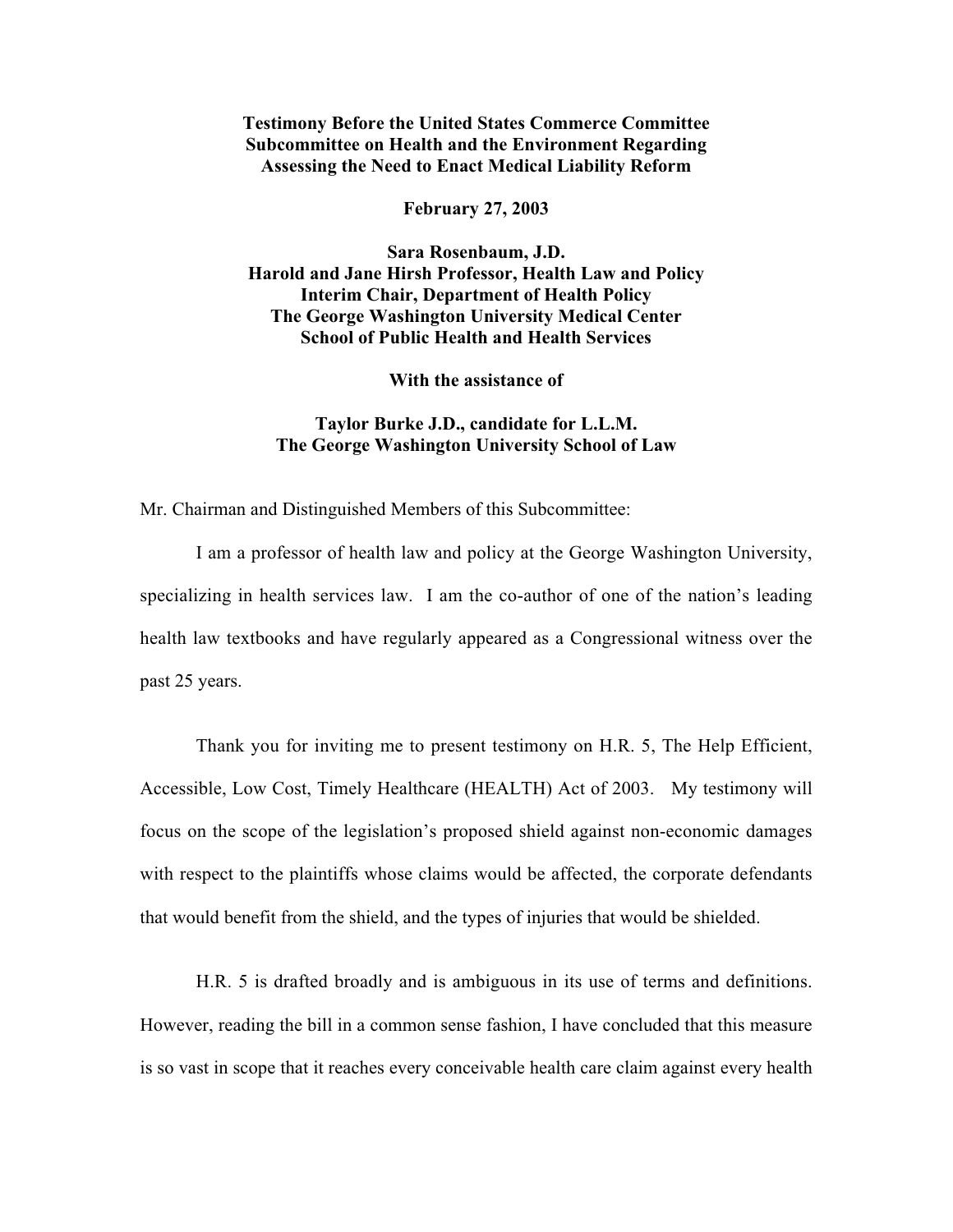care corporation or manufacturer of health care products, regardless of whether the violation of law in question bears any relationship to what would reasonably be considered the types of injury commonly associated with the concept of medical liability. In this sense the measure extends far beyond its popular billing as one related to the crisis facing physicians and other medical professionals in individual practice.

## Key Elements of H.R. 5

H.R. 5 would establish federal standards for causes of action that fall within a new federal definition of "health care lawsuit." The term "health care lawsuit" is defined as

"any health care liability claim concerning the provision of health care goods or services affecting interstate commerce, or any health care liability action concerning the provision of health care goods or services affecting interstate commerce, brought in a State or Federal court or pursuant to an alternative dispute resolution system, against a health care provider, a health care organization, or the manufacturer, distributor, supplier, or market, promoter or seller of a medical product, regardless of the theory of liability on which the claim is based  $***$   $\S 9(7)$ 

A health care liability claim means

A demand by any person, whether or not pursuant to ADR against a health care provider, health care organization, or the manufacturer, distributor, supplier, marketer or promoter or seller of a medical product \* \* \* which are based on the provision of, use of, payment for (or the failure to provide, use or pay for) health care services or medical products, regardless of the theory of liability on which the claim is based \* \* \*  $§9(9)$ 

The term "health care goods or services" means

Any goods or services provided by a health care organization, provider or by any individual working under the supervision of a health care provider that relates to the diagnosis, prevention or treatment of any human disease or impairment or the assessment of the health of human beings." §9(12)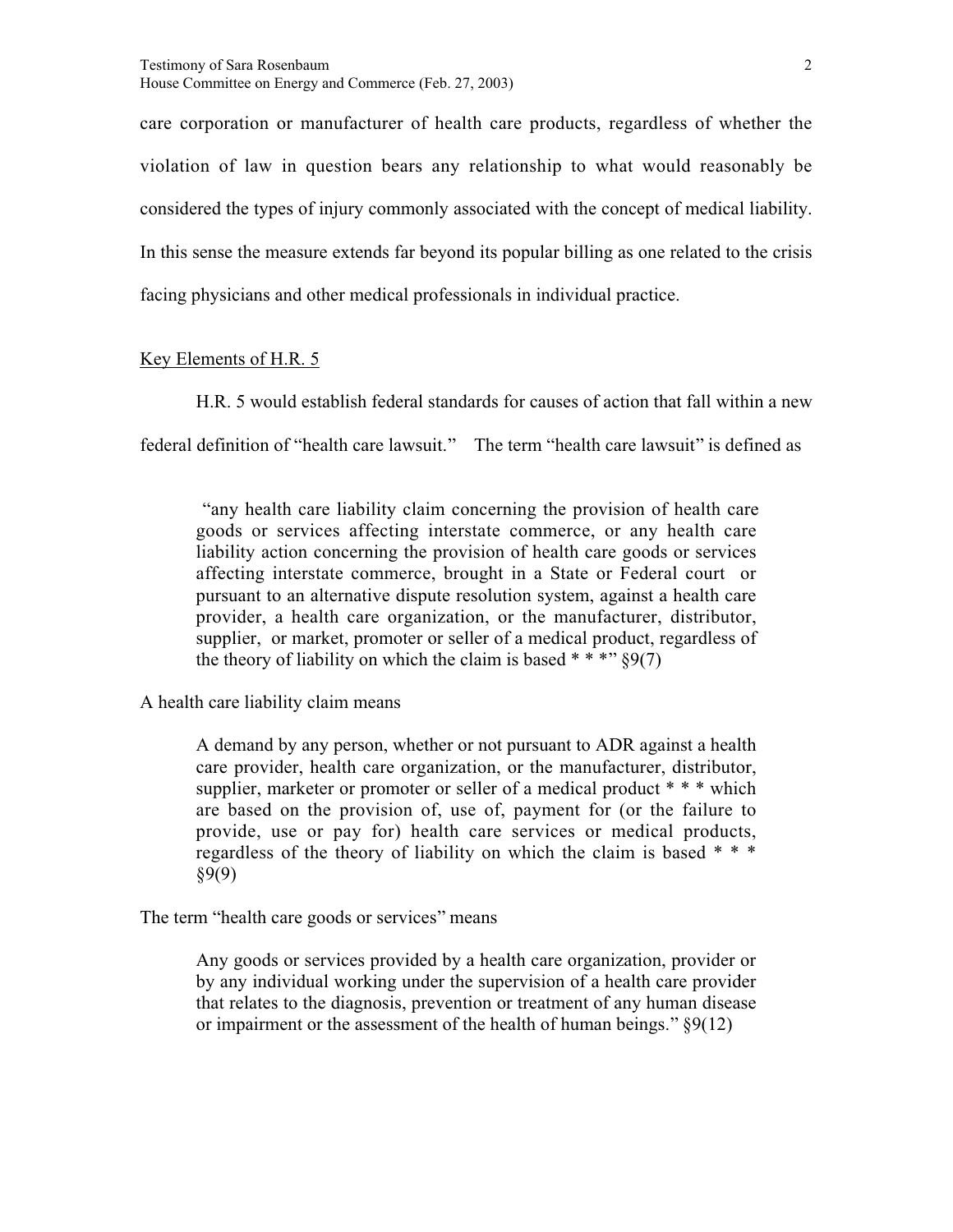The term "medical product" encompasses both drugs and devices as defined under the federal Food, Drug and Cosmetic Act. §9(14). Because it would be the Sense of Congress that a "health insurer should be liable for harm caused when it makes a decision as to what care is medically necessary and appropriate," §13, I interpret this provision to extend a shield to managed care organizations for both acts of medical negligence and negligent medical decision-making in the context of coverage of coverage determinations.

#### The Scope of the Shield Against Damages in H.R. 5

The popular understanding of this legislation, as reflected in press coverage, is that it is intended to shield individual clinical practitioners against punishing liability judgments. However, the bill's actual reach is breathtaking.

#### *Plaintiffs*

Because the definitions reach actions by "any" person, I interpret this to cover individual, private legal claimants as well as State Attorneys General and the U.S. Attorney General representing the public interest under public laws that permit financial recoveries of any kind (money damages, civil money penalties, fines, and other financial penalties).

I have reached this conclusion based on the fact that the bill specifically reaches both "action" and "claim," and that a customary use of the term "action" is to describe governmental enforcement actions that may carry criminal, injunctive or monetary penalties. The bill appears to contain no provision that exempts enforcement actions brought by federal or state public officials.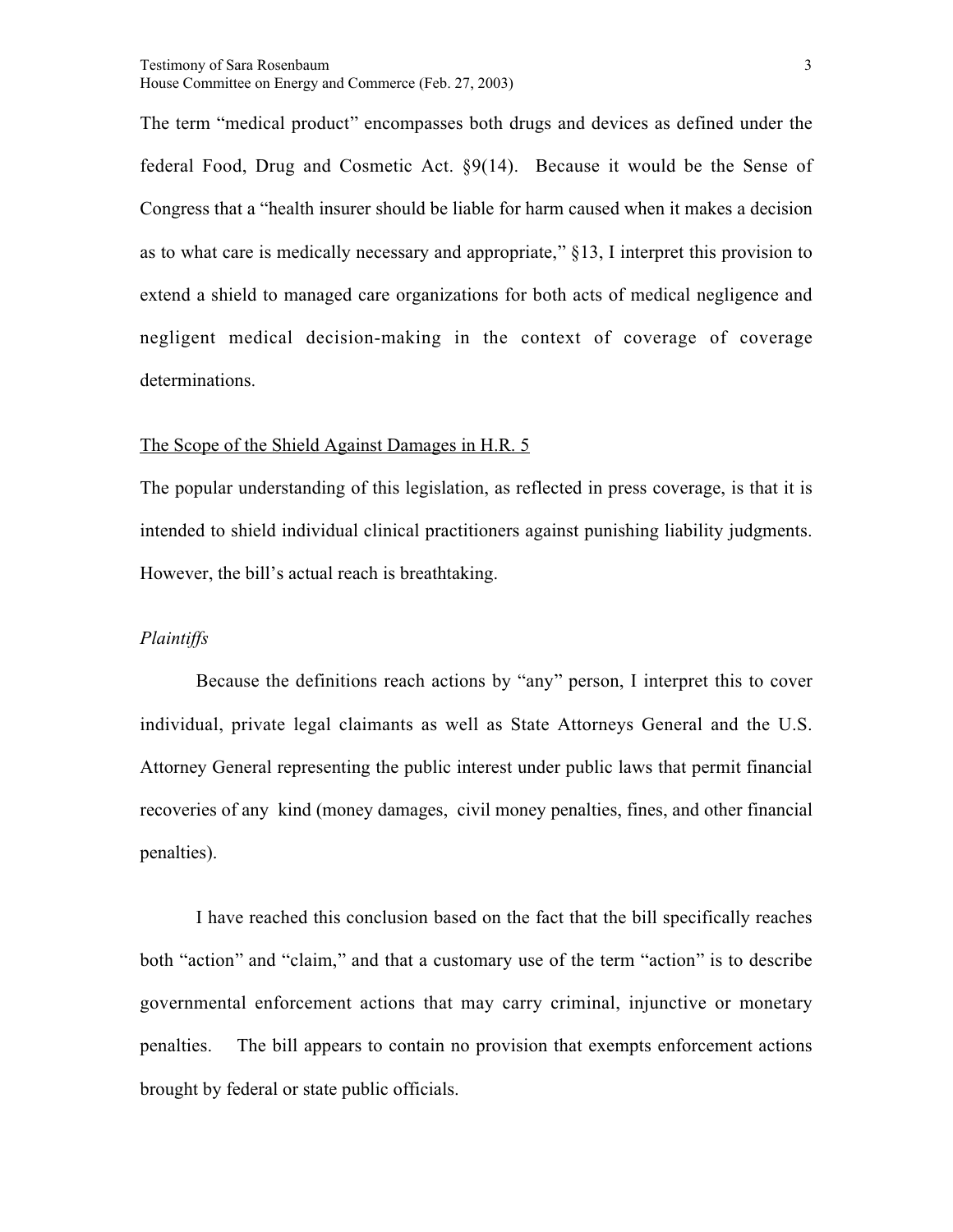## *Defendants*

The sweep of the above-cited definitions mean that any corporate defendant engaged in the "health care" business would be covered by the shield, regardless of the size of the corporation or the nature of the offense. The only exception to the shield would be if an individual plaintiff could prove either a deliberate failure on the defendant's part to avoid unnecessary injury or a malicious intent to injure, which is defined as "intentionally causing or attempting to cause physical injury other than providing health care goods or services." §9(13).

#### *Claims*

The measure appears to encompass within the scope of the claims to which the shield applies every conceivable health care liability claim under law, not simply claims involving professional medical negligence of a clinical nature. Thus, criminal laws, laws to prevent anticompetitive conduct, civil rights law, worker protection law, and environmental laws all appear to fall within the ambit of the protection. Every conceivable claim appears to be affected regardless of underlying theory (defenses would be preserved). Examples of State law claims theories are:

- common law or statutory medical negligence claims (either individual or against medical care corporations under vicarious or direct theories)
- common law and statutory law theories of product liability such as breach of express or implied warranty, failure to warn, general corporate negligence, defective design, defective manufacturing
- fraud and deceit
- unfair trade practices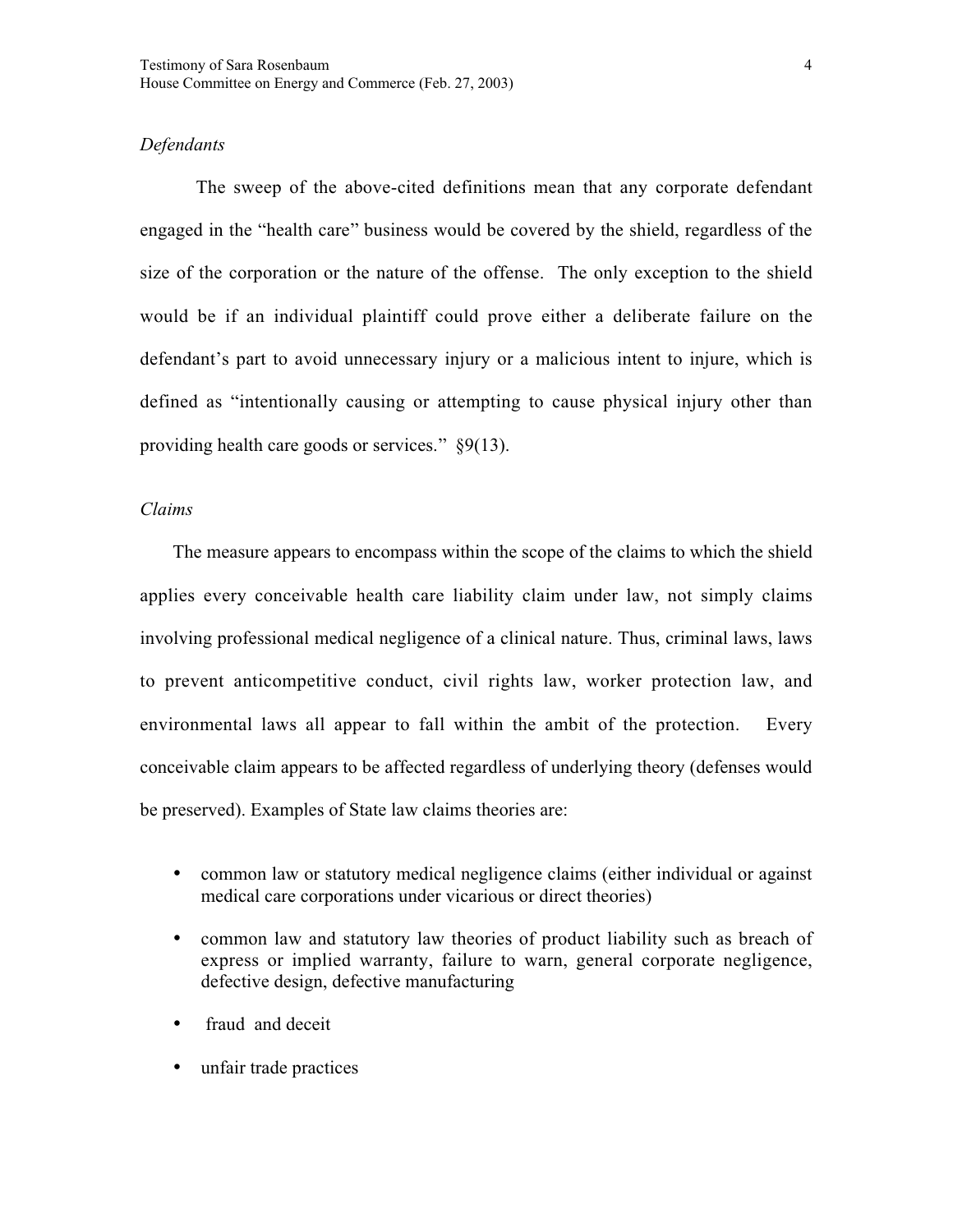Testimony of Sara Rosenbaum 5 House Committee on Energy and Commerce (Feb. 27, 2003)

- civil rights laws
- labor law (including worker protection statutes)
- criminal law
- consumer protection
- antitrust law
- environmental laws

Examples of Federal law claims apparently covered by the Act are:

- fraud and abuse (e.g., RICO, False Claims Act)
- antitrust (Sherman Act, Clayton Act, other laws)
- civil rights laws
- criminal statutes
- federal food and drug laws including standards for the production and sale of prescription and over-the-counter drugs and devices and dietary supplements
- federal environmental health laws
- federal labor laws
- federal contract enforcement laws that provide for liquidated damages
- restitution to the extent that restitution is not understood to be part of economic damages

The only federal law that appears to be saved is the federal Vaccine Injury program.

Otherwise, only federal defenses are preserved. H.R. 5, §10.

# Examples of Claims Affected by the Legislation

The following examples are meant to be illustrative of the types of claims that are filed (or could be filed) against providers of health care goods and services or manufacturers, suppliers, or promoters of medical products: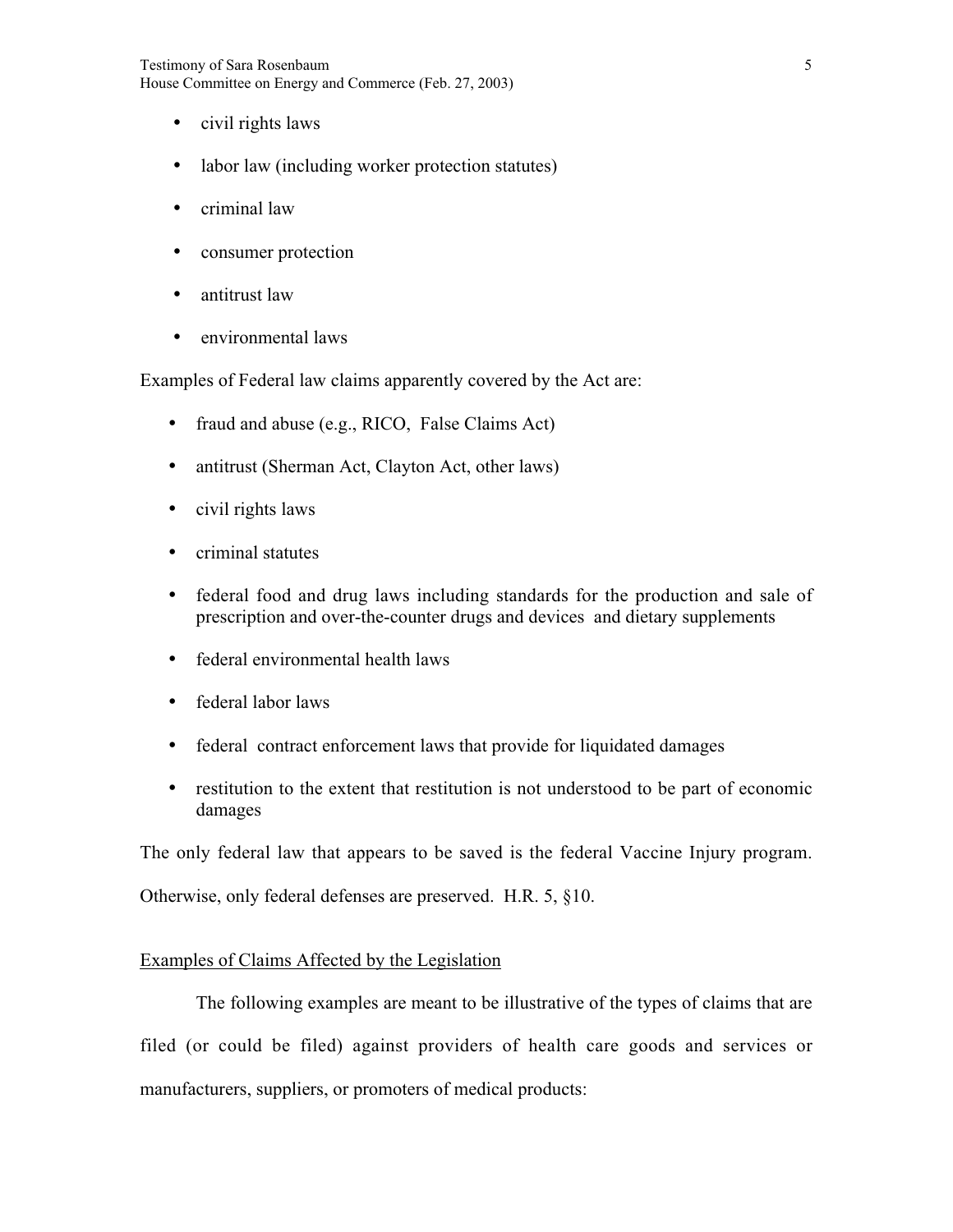- A nationwide, publicly traded managed care corporation, with full access to the medical records of an exceedingly high risk pregnant woman, denies round-the clock inpatient preterm management care and orders part day home care instead. An hour after the nurse leaves for the day, the woman goes into preterm labor and loses her baby before they can be transported to the hospital. The corporation rebuffed both the overwhelming evidence in her case (including a similar previous labor) as well as all appeals by her physician.
- A renowned organ transplant medical center fails to institute the most basic "redundancy" safeguards within its organ transplant surgery program, such as deliberate and repetitive matching of donor and recipient blood types. As a result, the wrong organs are transplanted and the patient dies.
- A national health care corporation is sued by the United States Attorney for knowingly and deliberately overcharging ERISA subscribers hundreds of millions of dollars in premiums by deliberately concealing the actual cost of goods and services covered, even while promising to pay 80% of subscribers' claims. In some cases, subscribers actually paid nearly 80% of the claim as a result of fraud. The federal government seeks billions of dollars in restitution.
- A restraint of trade action is brought by generic drug manufacturers against large pharmaceutical companies for price-fixing, with the potential for recovery of treble damages under U.S. antitrust law.
- A False Claims Act case is instituted against a large for profit hospital chain for deliberately overcharging the federal government by manufacturing unnecessary surgeries through its cardiac care centers.
- A national nursing home chain is accused by HHS and the U.S. Attorney of deliberately incentivizing its members to engage in a series of unsafe practices, ranging from over-medication to the unlawful use of restraints. The same chain is accused by the Department of Labor of numerous violations of federal occupational safety violations.
- A manufacturer of medical devices develops a form of contraceptive that when used as directed causes death and injury including rare and oftentimes fatal septic abortions.
- A pharmaceutical company manufacturers a drug which, when used as directed, causes a rare form of malignant vaginal cancer.
- A device manufacturer develops a heart valve that when inserted as directed, actually results in valve failures caused by fractures at the point at which struts were welded to the valve rings.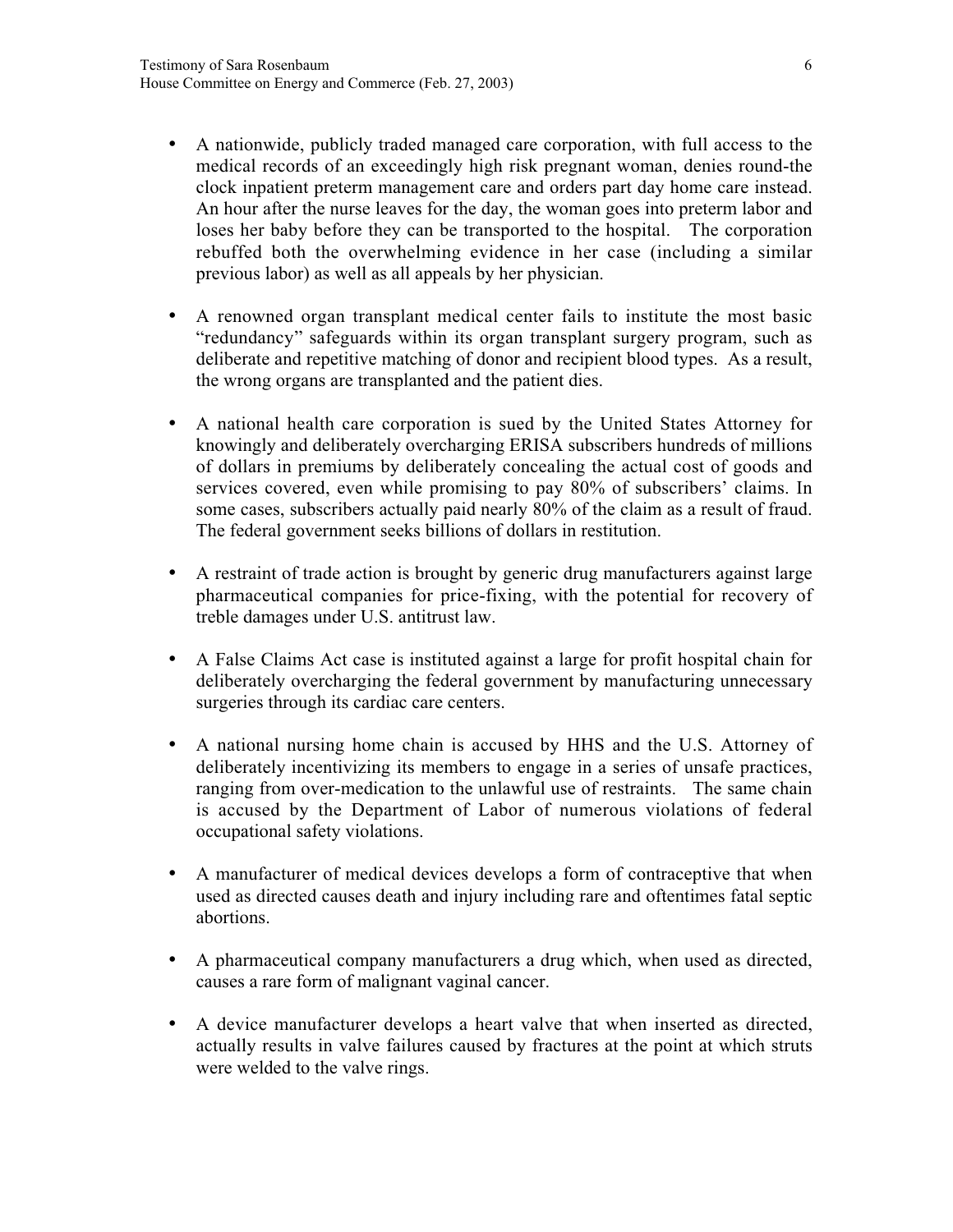- A large manufacturer of health care goods and services fails to exercise reasonable care when getting rid of toxic manufacturing materials and succeeds in poisoning the water supply of a community.
- A pharmaceutical manufacturer produces an appetite suppressant that when taken as directed causes heart valve abnormalities, disability and death.

Virtually none of these claims relates to specific acts of professional negligence by individual clinicians while furnishing health care to patients. They all involve acts by in many cases enormous corporations, and range from violations of health laws to violations of every conceivable form of state or federal law that relates to health care services or the manufacturing of health care products.

I am happy to answer questions.